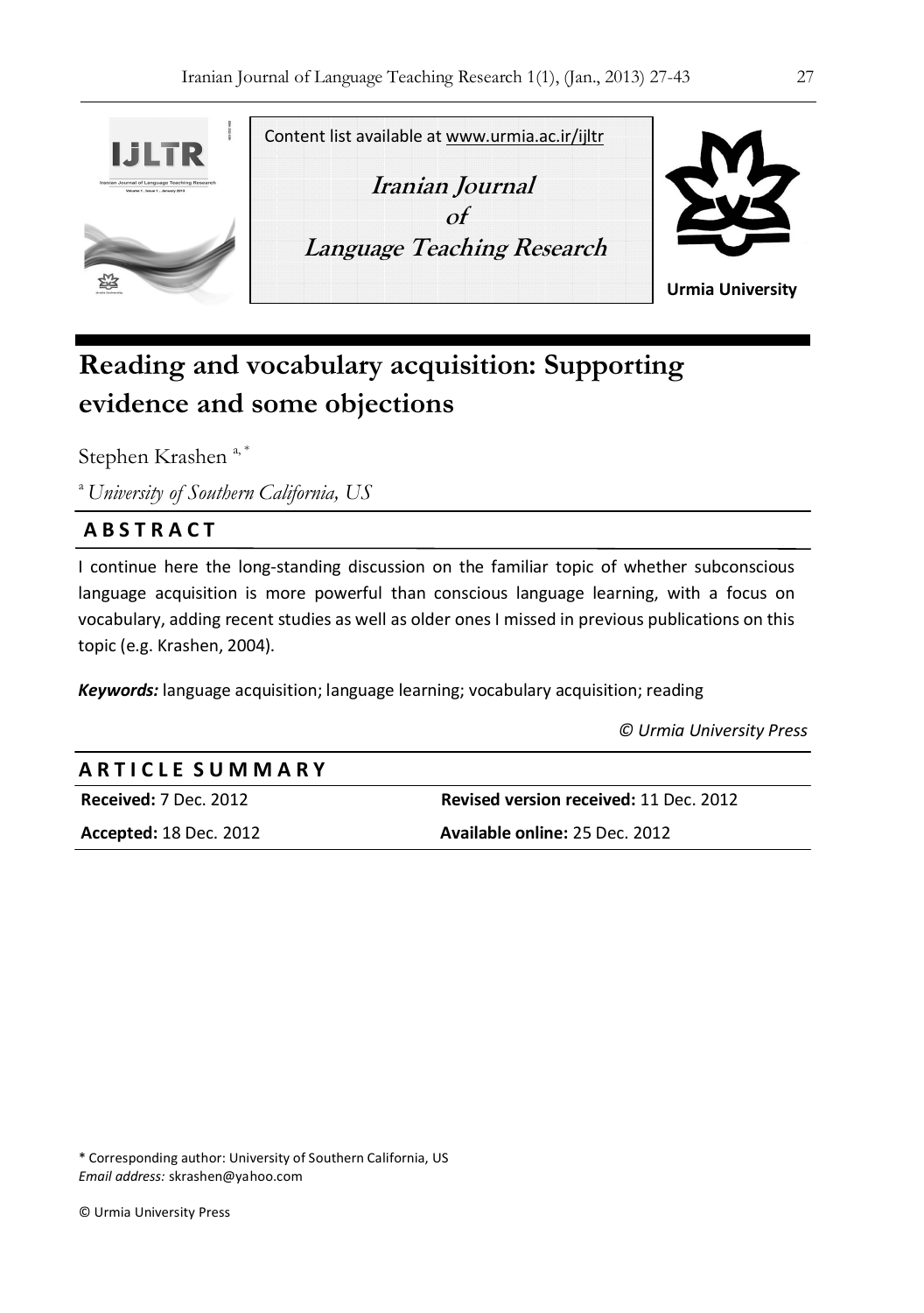Before starting in, I present what I find the most disturbing argument presented in support of conscious learning and direct instruction.

#### **The Brain versus Society's Expectations**

A common practice is to describe some aspect of language that first or second language acquirers have not yet acquired or fully acquired, but one that people think the students must know to meet society's demands. It is then declared that the items or rules must be taught directly.

Evans and Green (2007), for example, present evidence that students and faculty in higher education in Hong Kong agree that students have deficits in understanding academic English vocabulary. They then recommend classes in English for Academic Purposes as well as more testing in these areas (See also Hyland, 2000).

What is not considered is the possibility that these aspects of language are lateacquired and will be acquired if the student gets more comprehensible input. If it is an aspect of academic language, it will be acquired by reading.

The method of finding out if an item is late-acquired and can be acquired by the acquirer from comprehensible input is simple: Look at more advanced acquirers and see if they have acquired the item. If the results are variable, if some have acquired it and some have not, we can determine why by asking about their experiences, specifically how much reading they have done. This kind of investigation will not only inform us whether the item will be acquired, but will also give us some expectations as to what it takes.

This is never done. Instead, it is assumed that these items should be taught, an approach that has never worked.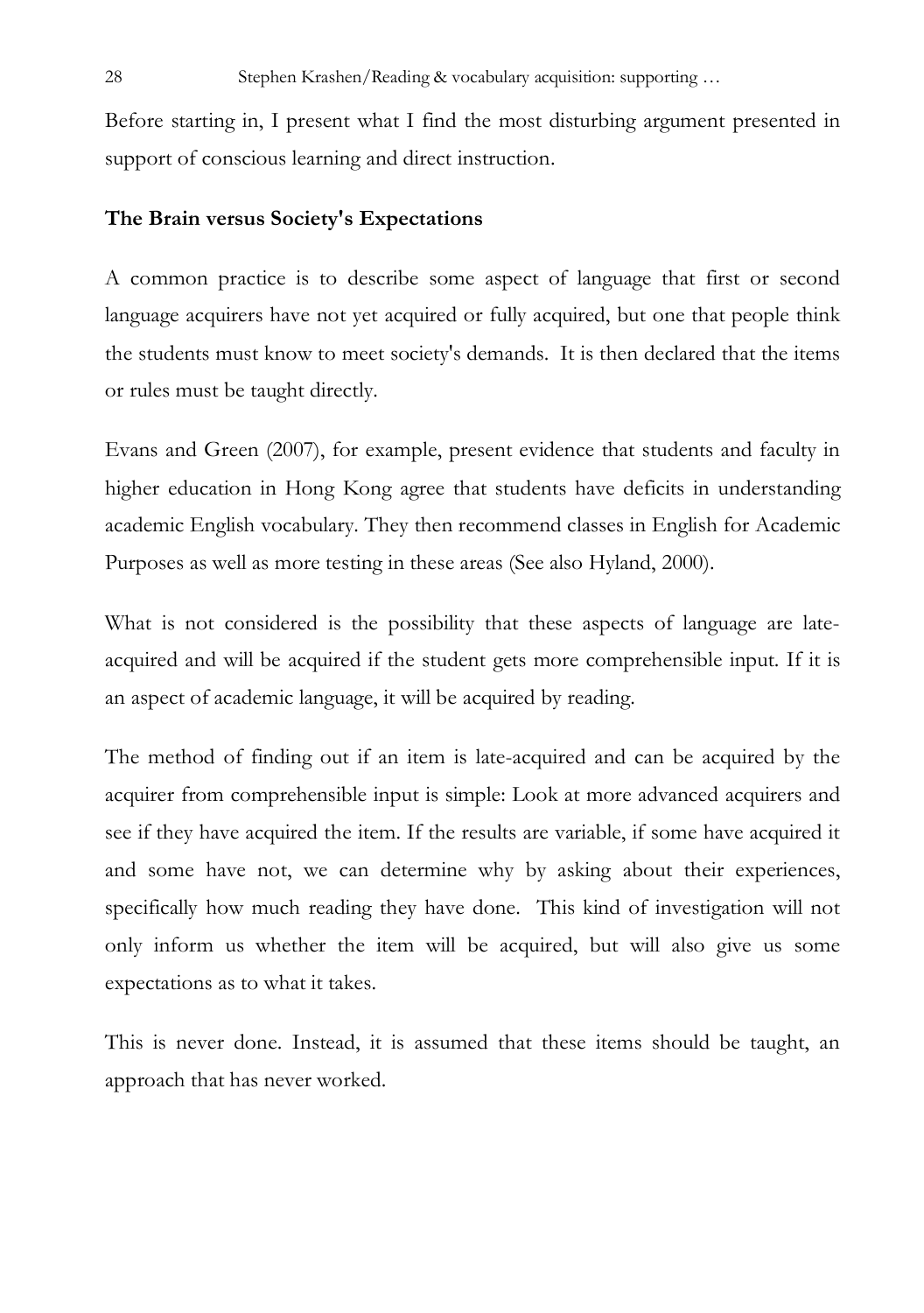#### THE CASE FOR READING

In this section, I briefly review the arguments supporting the view that vocabulary is acquired as a result of receiving comprehensible input, adding some recent research as well as older studies I missed. For academic vocabulary, this means reading.

#### **Read and test studies**

In these studies, subjects read a passage that contains words unfamiliar to them, are not focused on the new words while reading, and are given a surprise test on the words after reading the passage. In both first and second language studies, readers show clear evidence of increasing their knowledge of these unfamiliar words after having encountered them in print (reviewed in Krashen, 2004).

Read and test studies not only tell us that it is possible to gain vocabulary knowledge from reading, they also tell us that the process is gradual and that quite a bit of reading is required to build a sizable vocabulary. Nagy, Herman, and Anderson (1985) and Nagy, Anderson, and Herman (1987) used measures that were sensitive to whether subjects had acquired just part of the meaning of a target word. Nagy and colleagues concluded from their data that when an unfamiliar word was seen in print, 'a small but reliable increase of word knowledge' typically occurred (Nagy & Herman 1987, p. 26), but this increase was enough to account for vocabulary acquisition given enough reading, about a million words a year for fifth graders.

Second language research reaches a similar conclusion, based on findings showing that read and test experiences can produce transient results. Waring and Takaki (2003) did not use real words, but substituted nonsense spellings for real words in a text (e.g., 'yes' became yoot'). Subjects did well on tests given immediately after the reading, but scores dropped on a test given three months later. The low scores on the delayed test were not enough to account for vocabulary growth. One reason for this is the fact that subjects did not encounter any of the target words during the interval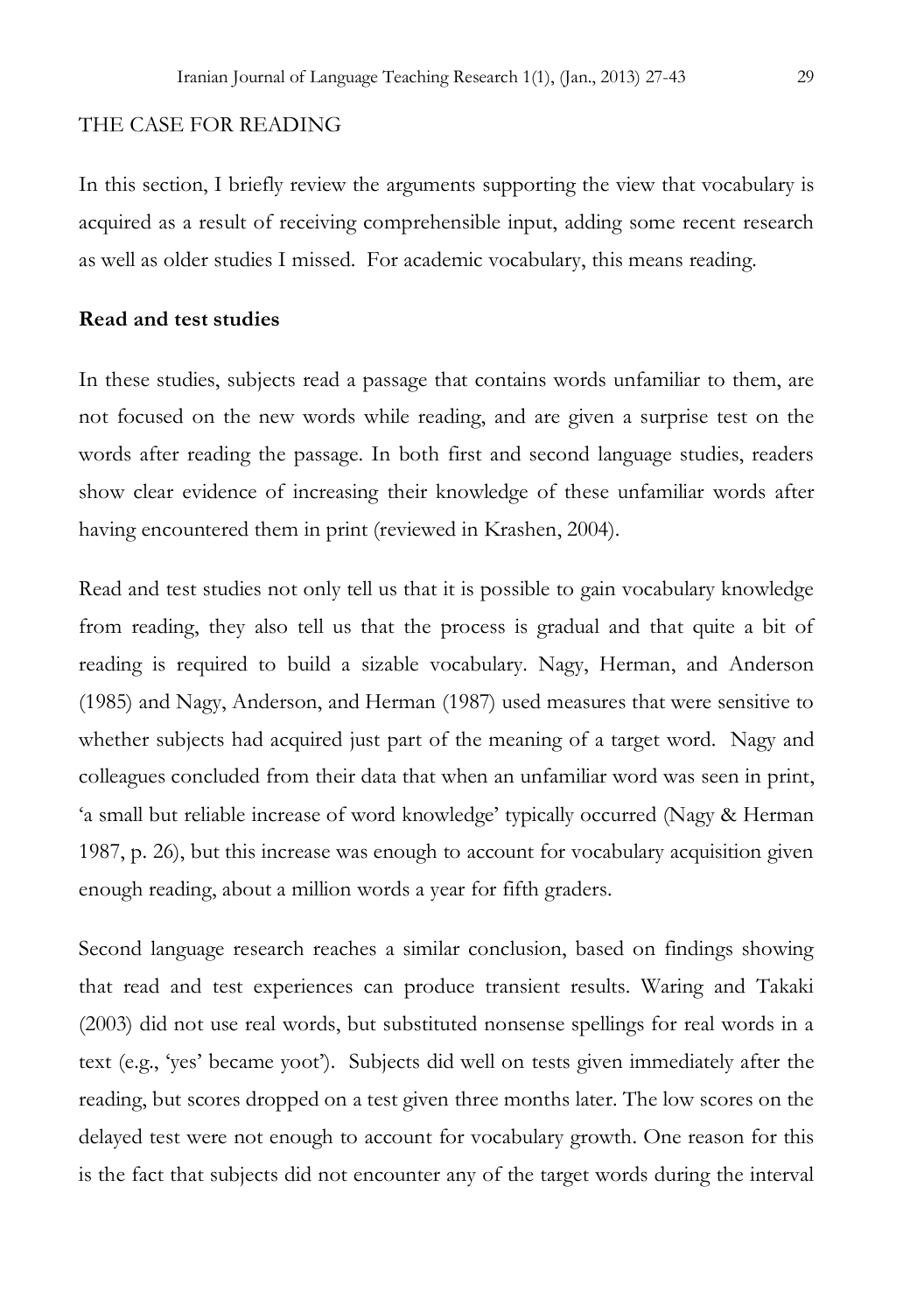between the treatment and the delayed tests, because the words were artificial and do not occur in normal English. Waring and Takaki conclude that vocabulary growth requires many encounters with unfamiliar words – in other words, a great deal of reading (see also Brown, Waring & Donkaewbua, 2008).

An objection: Medina, Snedeker, Trueswell and Gleitman, (2011) claim that vocabulary acquisition is 'all or nothing,' each word acquired all at once rather than gradually.

In their study, adults observed brief scenes of parent-child interaction. The target words were replaced by beeps or nonsense words, and subjects were asked to guess the meanings of the target words. It was first determined that in only 7% of the scenes was it obvious what the target word meant, that is, only 7% were 'transparent.'

If subjects saw a transparent scene early, they often guessed the meaning correctly and did not change their mind with subsequent scenes. But if the first scene was not transparent, subjects did not discover the meaning of the missing word, did not get closer from seeing more nontransparent scenes, and, in fact, did not remember their guesses a few days later.

My interpretation is that this study did not probe real vocabulary acquisition, but probed conscious learning. The subjects were well-educated college students. During the study, it was clear that the subjects were aware that they were trying to guess the meanings of the missing words and were trying to remember them.

The missing words were not presented as part of highly interesting, comprehensible input; rather, subjects observed short, random scenes of parent-child interaction. Most of the input was, most likely, incoherent and boring.

Thus, Medina et al. really found that for educated adults, transparent input results in conscious learning and that non-transparent input or less transparent input does not contribute to conscious learning.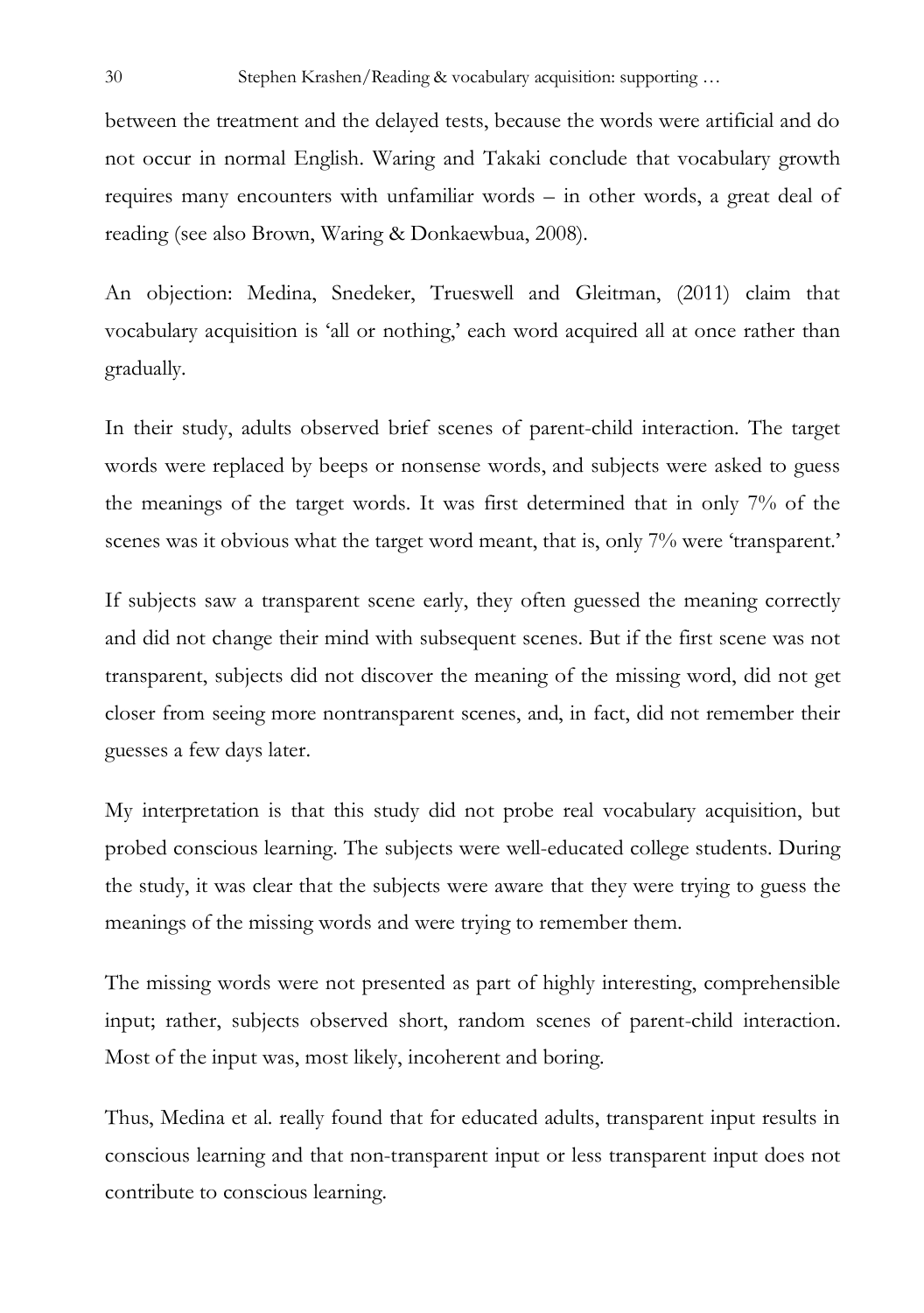#### **Sustained Silent Reading**

In Sustained Silent Reading (SSR), students are given some time each day to do selfselected reading with no or minimal accountability. SSR students typically do better than comparisons in vocabulary development (Krashen, 1989, 2004), and this has been confirmed in a number of second language studies (Lee, 2007; Lee & Hsu, 2009; Rodrigo, Krashen & Gribbons, 2004).

#### **Print exposure**

A meta-analysis involving 99 studies strongly confirms previous results. Mol and Bus (2011) reported consistent and strong correlations between print exposure, as measured by author and title recognition tests, and aspects of literacy and language development. Title and author recognition tests ask respondents to indicate whether or not they are familiar with the titles of books or authors. A number of studies by Keith Stanovich and others have shown that scores on author and title recognition tests are related to the amount of reading done, as well as observed reading (reviewed in Krashen, 2004, pp. 11-12).

Table 1 summarizes Mol and Bus' results in terms of effect sizes (d). Clearly, the richness of the print environment is positively related to literacy competence: Those who recognize more titles and/or authors and thus, we assume, have read more and live in more print-rich environments, have larger vocabularies, read better, spell better, and have more phonological awareness.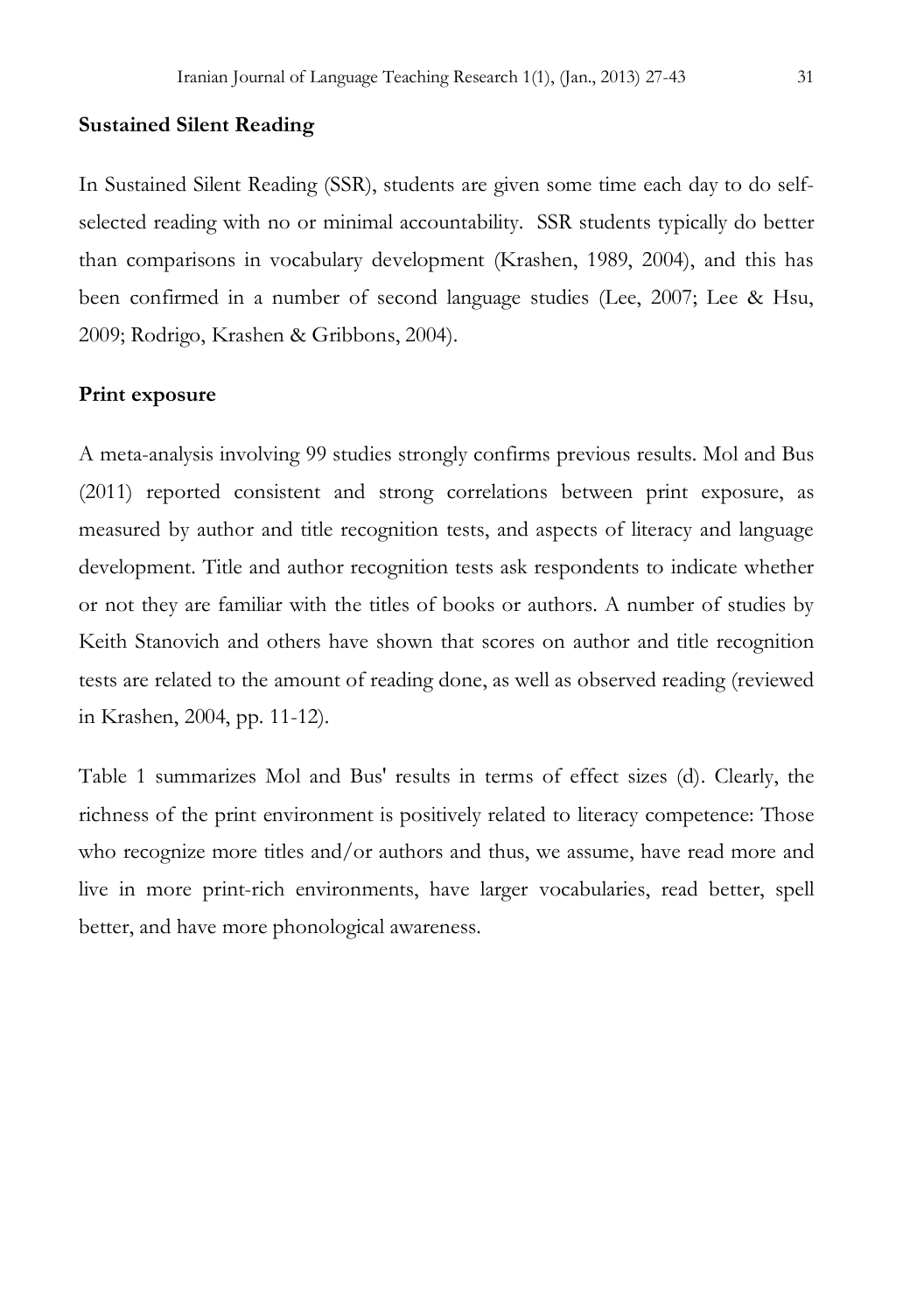|                         | Table 1. Results of Mol and Dus incla-analysis |             |          |  |
|-------------------------|------------------------------------------------|-------------|----------|--|
| measure                 | prek-k                                         | Grades 1-12 | college  |  |
|                         |                                                |             |          |  |
| oral vocab              | .72(12)                                        | 1.12(18)    | 1.74(18) |  |
|                         |                                                |             |          |  |
| reading comprehension   |                                                | .82(21)     | .97(11)  |  |
|                         |                                                |             |          |  |
| phonological processing |                                                | .44(14)     | .38(5)   |  |
|                         |                                                |             |          |  |
| Spelling                |                                                | .82(7)      | .93(14)  |  |
|                         |                                                |             |          |  |
| basic reading skills    | .6(8)                                          |             |          |  |
|                         |                                                |             |          |  |

Table 1: Results of Mol and Bus meta-analysis

Parenthesis = the number of studies the effect size is based on. College: combines studies involving undergraduate and graduate students Mol and Bus used r as a measure of effect size; r converted to d by SK.

Mol and Bus also reported that 'less proficient readers' (including second language acquirers) profited from print exposure.

An objection: Lawrence (2009) studied low-SES (socio-economic status) fifth and sixth graders' summer reading, and concluded that 'independent reading is not sufficient to keep the word-learning faucet 'on' during the summer months' (p. 462).

Lawrence divided his subjects' reported reading into four categories: narrative (novels, poetry, biography), expository (information books, research reports, instructions, map, bus airline schedules), 'teen' (comic books, magazines, music lyrics), and computer (email, websites). He reported no relationship between the amount of each type of reported reading and gains in vocabulary during the summer. In fact, the amount of 'teen' reading done was negatively correlated with vocabulary growth.

It is clear from Lawrence's report that these students were not fanatic pleasure readers. Being low SES, they did not have a great deal of access to reading material. Nevertheless, Lawrence's analysis does not really take into account what they did read, because it dealt with only one genre at a time, not the total amount read. There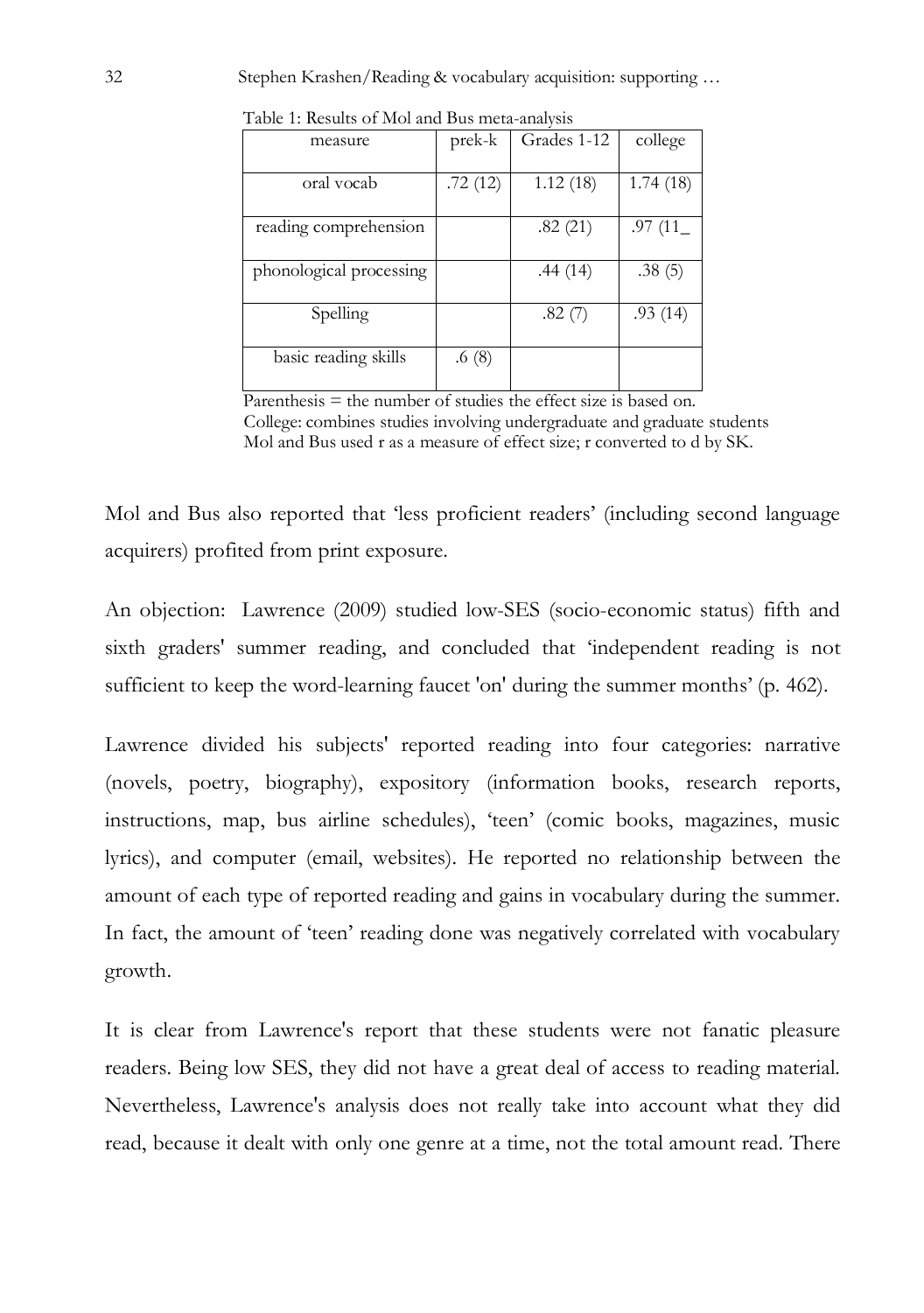was nowhere near enough reading done in any of the genres individually to allow a correlation to emerge.

For example, Lawrence failed to find a correlation between reported 'narrative' reading and vocabulary growth. But subjects reported only an average of 13 sessions of reading narrative texts throughout the entire summer, about one reading session a week. Combining all reading, all genres and subgenres (from Lawrence's table 3), result in an average of 109.5 reading sessions over the summer. If Lawrence had examined the relationship between vocabulary growth and all reading, it is much more likely that a positive and significant correlation between reading and vocabulary growth would have emerged, if indeed it actually existed in reality.

Even if the resultant correlation were weak, the more logical path, based on the research, is to increase access to reading material, not rush to do direct instruction.

#### **Size and Complexity**

In previous publications, I discussed arguments that direct instruction cannot deal with the size and complexity of vocabulary learning: There are simply too many words to be acquired (Krashen, 2004; see Nation (2006) for an analysis of vocabulary demands of different kinds of input). Hyland (1996) presents an excellent example of the complexity of vocabulary. Hyland presents data showing that second year business students at a Hong Kong university have not fully acquired the subtleties of 'quite.'

Hyland presents a thorough discussion of the complexity of 'quite,' e.g. it is both a 'booster' (e.g. 'the results were quite phenomenal') and a 'hedge' or slight attenuation (e.g. 'he couldn't quite do it'), but after this simple generalization, things get 'fuzzy,' as Hyland points out. 'Quite' varies in meaning according to stress, e.g. 'I QUITE like the idea of walking' (but I'd prefer not), versus 'I quite LIKE the idea of walking' (and maybe I will), and whether it comes before or after the article, e.g. 'a quite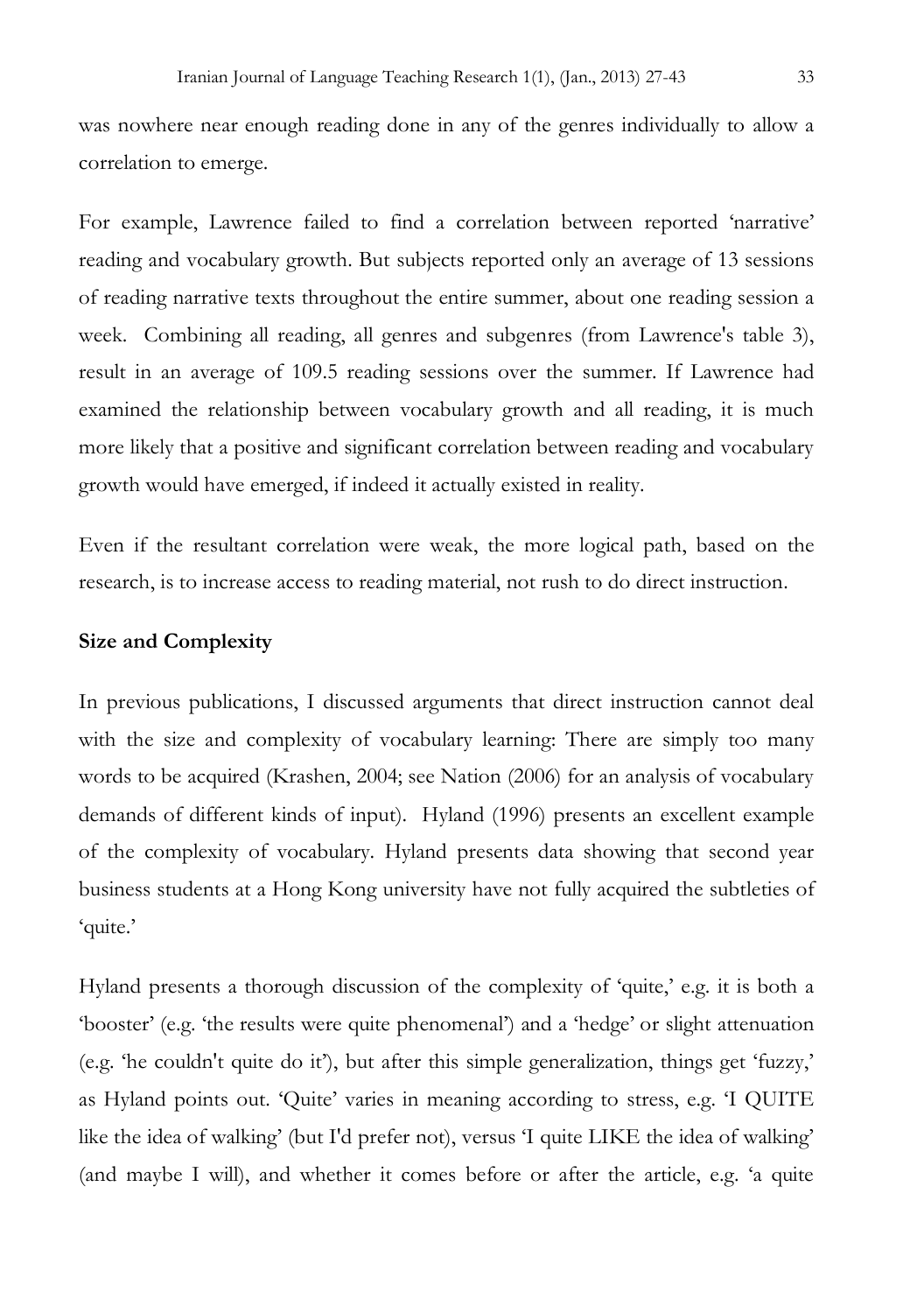beautiful garden' versus 'quite a beautiful garden,' the former expressing 'greater commitment.' He also notes that pedagogical grammars as well as professional linguists differ in their rules for 'quite' and discusses the inadequacies in their presentations.

Hyland acknowledges that the 'pragmatic complexity' of 'quite' means that it cannot be taught in the usual way: ' … the fact that linguists differ in their preferred accounts of its meanings and implications means that classroom activities based on textbook exercises or intuition-based grammars are unlikely to lead to a clear understanding. As a result, there are obvious advantages in turning to authentic examples' (p. 103).

But just when we think Hyland is about to embrace reading, he turns the other way: His solution: 'turn students into researchers' (p. 104), and have them examine the use of 'quite' in different corpora. In other words, study the use of 'quite' in order to arrive at generalizations. Students, Hyland suggests, can work in groups on such issues as the meaning of 'quite' with or without an article, 'reach a consensus … and provide justifications for their decisions' (p. 104), and then cheerfully go on to compare the use of 'quite' in different genres, spoken and written texts, etc. Hyland even suggests that students write research papers on this topic.

There are several problems with this solution. First, it assumes students would be interested in becoming junior linguists. Second, these activities would not lead to acquisition, but to conscious learning. Third, even if conscious learning were worthwhile, the rules that students would come up with would probably not be any better than those in the texts and in the professional literature. Fourth, 'quite' is only one tiny aspect of English. Doing research on all complex aspects of language would take several lifetimes.

Again, there is no discussion of the possibility that students' acquisition of 'quite' will improve as they get more comprehensible input. This is easy to investigate: Did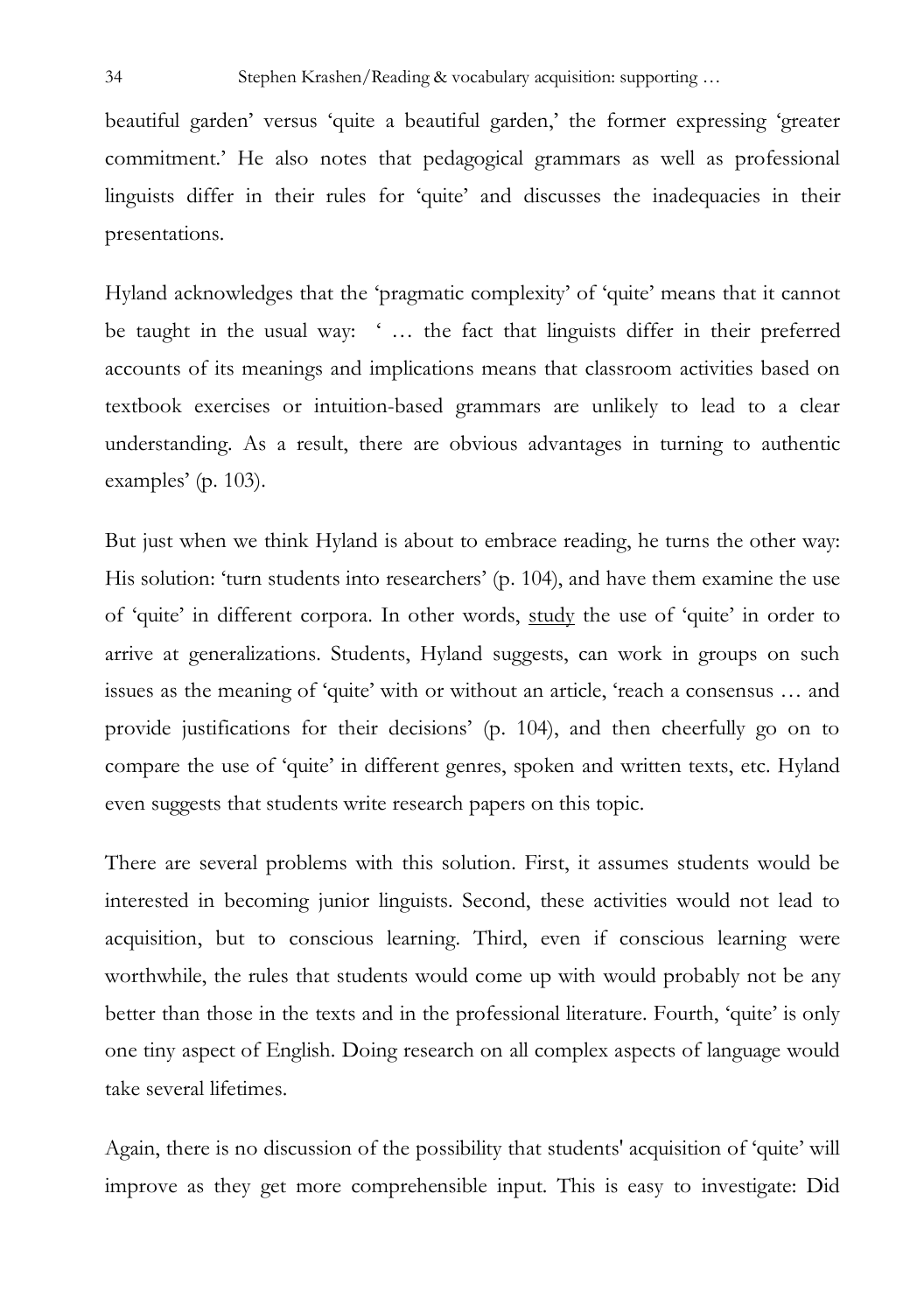those with better performance on Hyland's 'quite' test do more reading? Do more advanced English acquirers have higher 'quite' competence?

#### **Read-alouds/storytelling and vocabulary growth**

A number of studies confirm claims that read-alouds and story telling are a powerful source of vocabulary.

Studies have shown that storybooks are a rich source of vocabulary, far richer than textbooks (Hsieh, Wang & Lee, 2011), and that reading aloud stimulates the desire and ability to do self-selected reading (Brassell, 2003; Cho & Choi, 2008; Hsieh et al., 2011; Trelease, 2006; Wang & Lee, 2007).

In a series of studies of adult second language acquirers, Beniko Mason (e.g., Mason & Krashen, 2004) concluded that developing vocabulary knowledge from listening to stories is more efficient in terms of words acquired or learned per minute than vocabulary-building exercises.

Reach Out and Read: Reach Out and Read (henceforth ROR), an inexpensive program based on reading aloud to very small children, has produced encouraging results.

Reach Out and Read is simple: While in waiting rooms for well-child pediatrician's appointments, hospital staff show parents reading activities they can do with their children, with a focus on reading aloud to the child, and discuss the importance of reading, which the physician does as well. The families receive free books at each doctor visit. ROR is typically aimed at lower-income groups.

I present the results of a typical ROR study here; others are presented in Krashen (2011). In Mendelsohn, Mogiler, Dreyer, Forman, Weinstein, Broderick, Cheng K., Magloire, Moore and Napier (2001), children were about four years of age and had had three years of experience with ROR. Two kinds of vocabulary tests were used: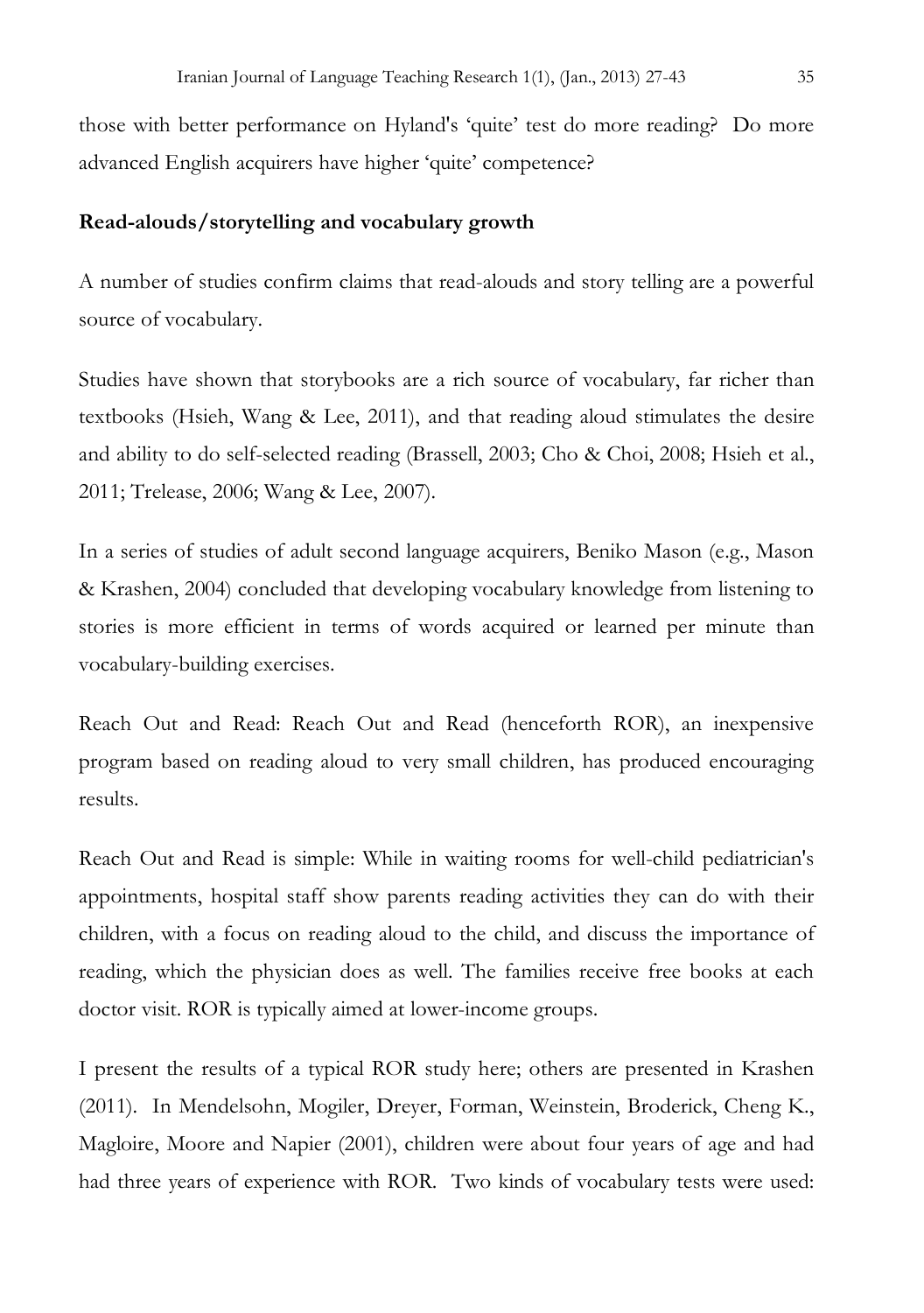Expressive and Receptive One-Word Picture Vocabulary tests. As was the case in other ROR studies, ROR children did better on the vocabulary measures and the ROR advantage was larger on receptive than expressive vocabulary tests.

|                         | Expressive      | Receptive         |
|-------------------------|-----------------|-------------------|
| comparison ( $n = 49$ ) | 80.9            | 85.2              |
| $ROR (n = 73)$          | 85.2            | 93.7              |
| effect size             | .29             | .57               |
| national norm           | 100             | 100               |
| Gap                     | 19.9            | 14.8              |
| % gap closed            | $4.3/19.9=22\%$ | $8.5/14.8 = 57\%$ |

Table two: Results of Mendelsohn et. al.

 Means adjusted for differences between the groups, e.g. mother's education, language spoken in the home, homelessness, preschool attendance, child's age. Test scores standardized for age ( $100 = 50$ <sup>th</sup> percentile).

Effect size calculated from means and standard deviation (sd=15).

Because all subjects were from low socio-economic families, it is not surprising that the children scored below the national median (100). The ROR children, however, closed from about one-fourth to one-half of the gap on the receptive test.

A modest treatment: The entire treatment consisted of a few well-child pediatrician visits, providing some information about reading aloud to children, and providing a small number of books. Over a three-year span, subjects in Mendelsohn et al. had an average of only three well-child appointments in which their doctors discussed books and they received an average of four books.

The importance of read-alouds: Studies of ROR consistently show that ROR children are read to more than comparison children. In Mendelsohn et al., Reach out and Read children were read to an average of 4.3 times per week, while comparisons were read to only 2.8 times per week, a statistically significant difference.

The crucial role of read-alouds was confirmed by High, LaGasse, Becker, Ahlgren, and Gardner (2000): Frequency (days per week) of read-alouds was a strong predictor of scores on both vocabulary measures, controlling for demographic variables,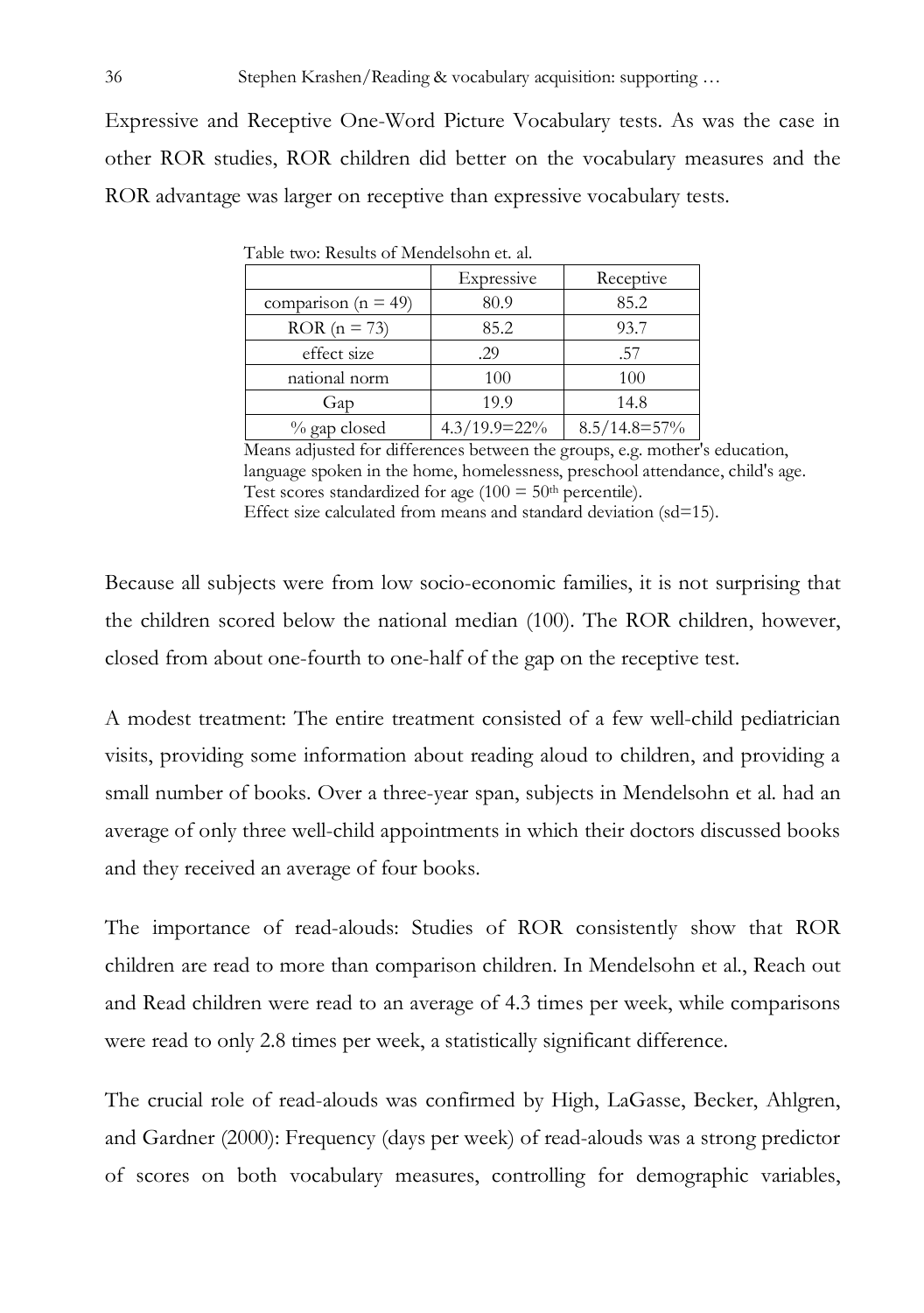including parental language proficiency. In fact, when frequency of read-alouds was considered, High et al. reported that participation in ROR had no additional impact on vocabulary test performance.

An objection: Marulis and Neuman (2010) performed a meta-analysis of studies on vocabulary instruction among pre-k and kindergarten children, and reported that the average effect size for studies using explicit training (direct instruction) was larger (Hedge's  $g = 1.11$ , 15 comparisons) than for studies using implicit training (without deliberate teaching) ( $g = .62, 25$  comparisons). Marulis and Neuman conclude that explicit training is more effective than letting children pick up the meanings of words from context, without focusing on the words.

This is not evidence against read-alouds. The effect size of .62 found for implicit methods means that the implicit approach was indeed effective. Children who were exposed to new words in context, without instruction, clearly did quite a bit better in vocabulary development than control subjects. It is highly likely that most of the 'implicit' methods were read-alouds and/or storytelling. In addition, very few storybook studies showed near-zero or negative effect sizes.

## **Four reasons why storytelling and read-alouds are preferable to direct (explicit) instruction**

ONE: An explicit vocabulary treatment focuses only on vocabulary. Read-alouds and storytelling clearly stimulate substantial vocabulary growth, but have great value other than vocabulary acquisition in terms of language, cognitive and psychological development (e.g., Trelease, 2006). Moreover, explicit vocabulary teaching focuses only on a restricted list of vocabulary words: Stories also contain a rich supply of vocabulary as well as grammar and cultural information.

TWO: Explicit instruction might have only a short-term effect. In Marulis and Neuman, in all studies post-tests were given immediately after the treatment. All data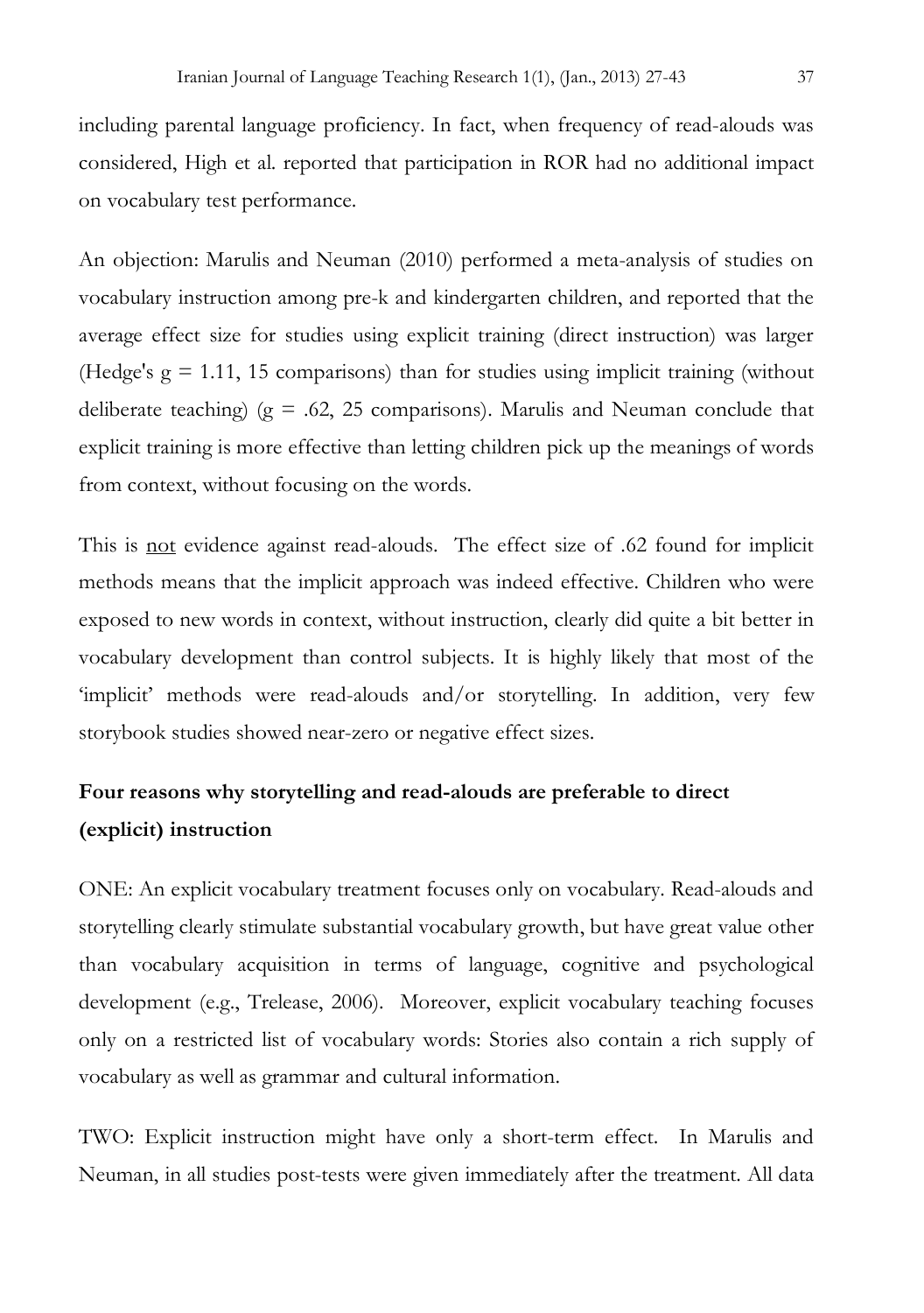from delayed posttests were excluded. Thus, the superiority of explicit instruction might not be long-lasting.

THREE: Read-alouds and storytelling require only a modest amount of preparation. Explicit vocabulary lessons must be planned in great detail.

FOUR: Read-alouds and storytelling are pleasant for both children and readers. They are activities parents/caretakers and children engage in willingly and enthusiastically for years. It is doubtful that there would be such enthusiasm for explicit vocabulary teaching.

#### AN ADDITIONAL COMMENT

I conclude with a brief discussion of what some of the problems are in doing research in this field that, to my knowledge, have not been discussed in print before.

Even this short review reports on quite a bit of research in diverse areas: Vocabulary studies have been done in first and second language development, and for this reason are hard to find. I had missed Hyland's work that I discussed above, and was unaware of the Reach Out and Read studies, for example. We are not dealing with just one or two central journals.

Another problem is that getting access to information from so many sources can get expensive for those without a free university service. In addition, the price of professional books is now out of control, with edited volumes often selling for over \$100 US.

The price of getting information makes it hard not only for consumers of research, but it also nearly insures that scholars' efforts will have nearly zero impact. Publishing in an expensive volume condemns work to obscurity. It helps that authors put their papers on their websites, but first readers have to find out that the articles exist.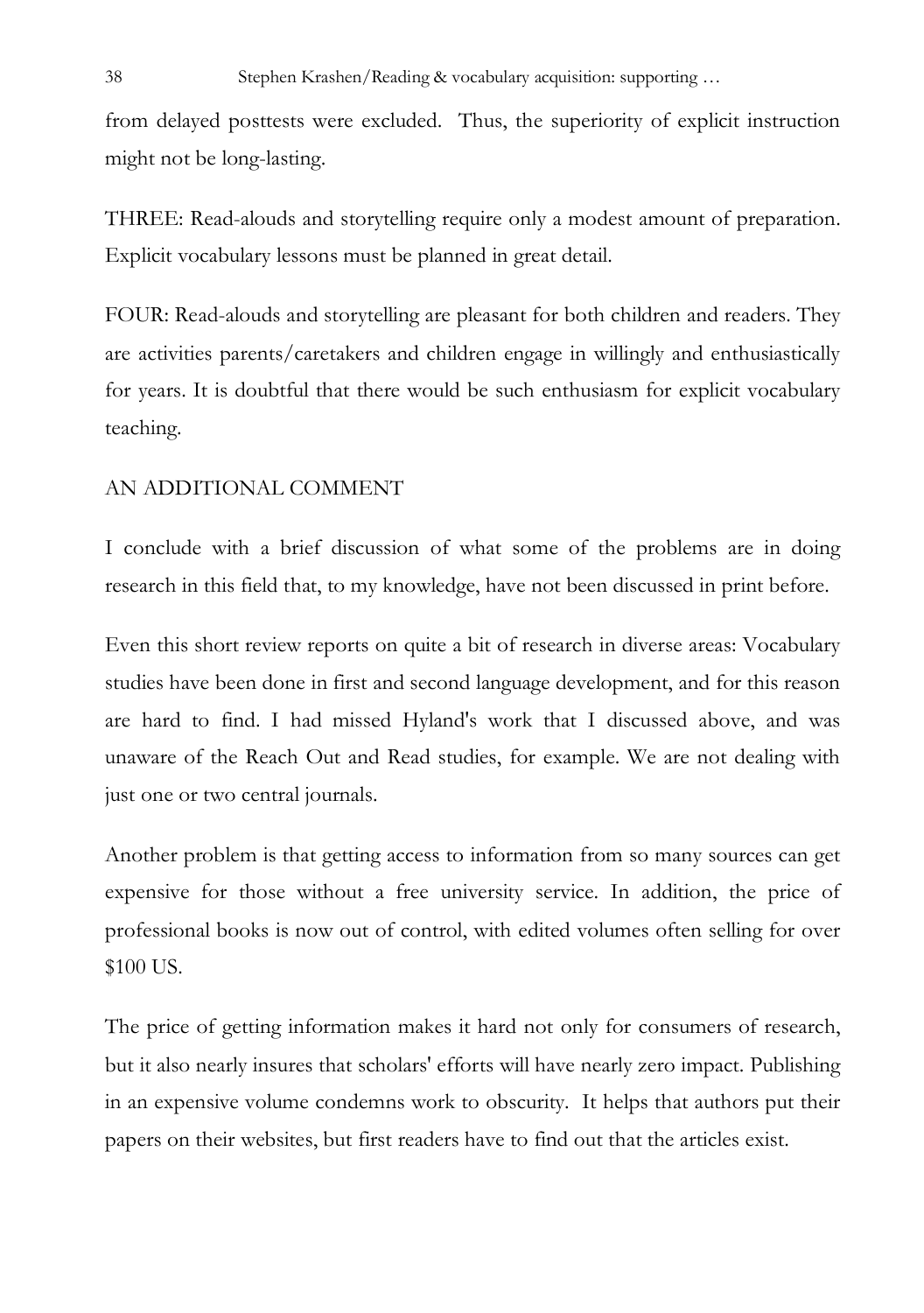A third problem: Most papers are much too long. Sometimes we have to write long papers to treat a topic adequately, but much of the time, it's unnecessary: Papers often contain long introductions more suitable for doctoral dissertations, apparently intended to provide evidence that the author is well-read, and long conclusions, with a repetition of the findings and the author's detailed and lengthy speculations about what the results might mean for theory and application.

Readers of professional journals don't need this. Introductions need to only give enough to alert the reader to what the article is about, and provide a few citations in case the reader needs more information. In addition, a brief indication of implications is generally more than enough for experienced readers. Also, if the results section is clear, no repetition of the findings is necessary in the conclusion.

Unnecessarily long papers take too much time to write and of course much too much time to read. They also take up space in journals, which hurts the dissemination of knowledge, because less genuine information is available, and makes it much harder to publish, a serious problem especially for junior scholars.

Language education has clearly taken its tradition from the humanities, which favors dissertation-style prose, rather than the sciences, where papers are usually much shorter.

It is probably no coincidence that citation rates in the sciences are much higher than in language and linguistics: Hamilton (1991) reported that about 91% of papers published in atomic, molecular and chemical physics, and 86% in virology had been cited at least once. In language and linguistics, only 20% had been cited and in American literature, less than 1%.

Watson and Crick's Nobel Prize winning paper on the double helix (Watson & Crick, 1953) was only one page long.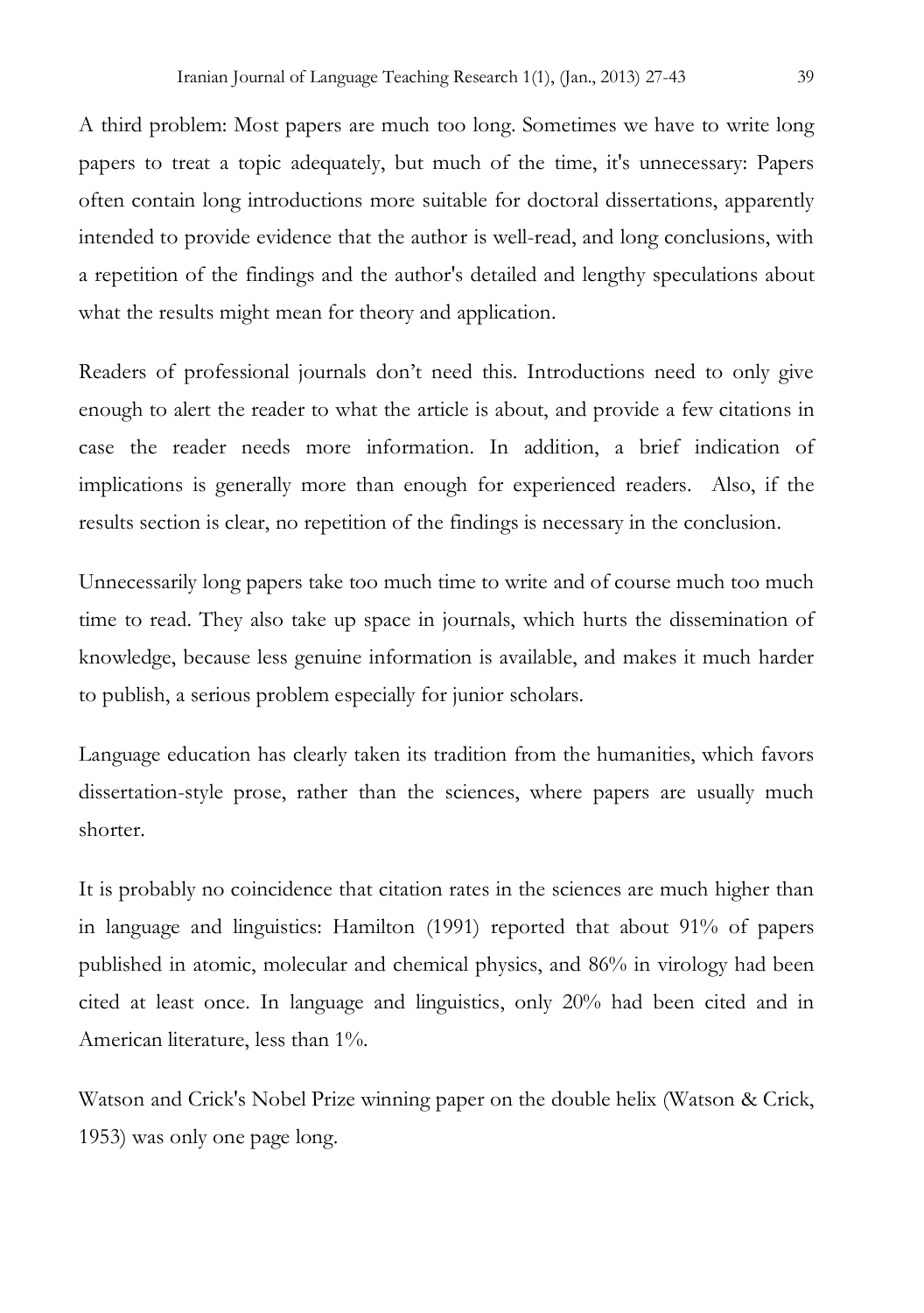#### **Some recommendations**

More free, open-access journals, such as *Reading in a Foreign Language,* the *International Journal of Foreign Language Teaching,* the *Iranian Journal of Language Teaching Research*, and *Language and Language Teaching*.

When possible, shorter papers. 'When we ask the time, we don't want to know how watches are constructed.' Georg Christoph Lichtenberg (1742-1799)

#### **References**

- Blok, H. (1999). Reading to young children in educational settings: A meta-analysis of recent research. *Language Learning 49*(2), 343-371.
- Brassell, D. (2003). Sixteen books went home tonight: Fifteen were introduced by the teacher. *The California Reader 36*(3), 33-39.
- Brown, R., Waring, R., & Donkaewbua, S. (2008). Incidental vocabulary acquisition from reading, reading-while-listening, and listening to stories. *Reading in a Foreign Language, 20*(2), 136-163.
- Bus, A., Van Ijzendoorn, M., & Pellegrini, A. (1995). Joint book reading makes for success in learning to read: A meta-analysis on intergenerational transmission of literacy. *Review of Educational Research, 65*, 1-21.
- Cho, K.S., & Choi. D.S. (2008). Are read-alouds and free reading 'natural partners'? *Knowledge Quest, 36*(5), 69–73.
- Evans, S., & Green, C. (2007). Why EAP is necessary: A survey of Hong Kong tertiary students. *Journal of English for Academic Purposes, 6*, 3-17.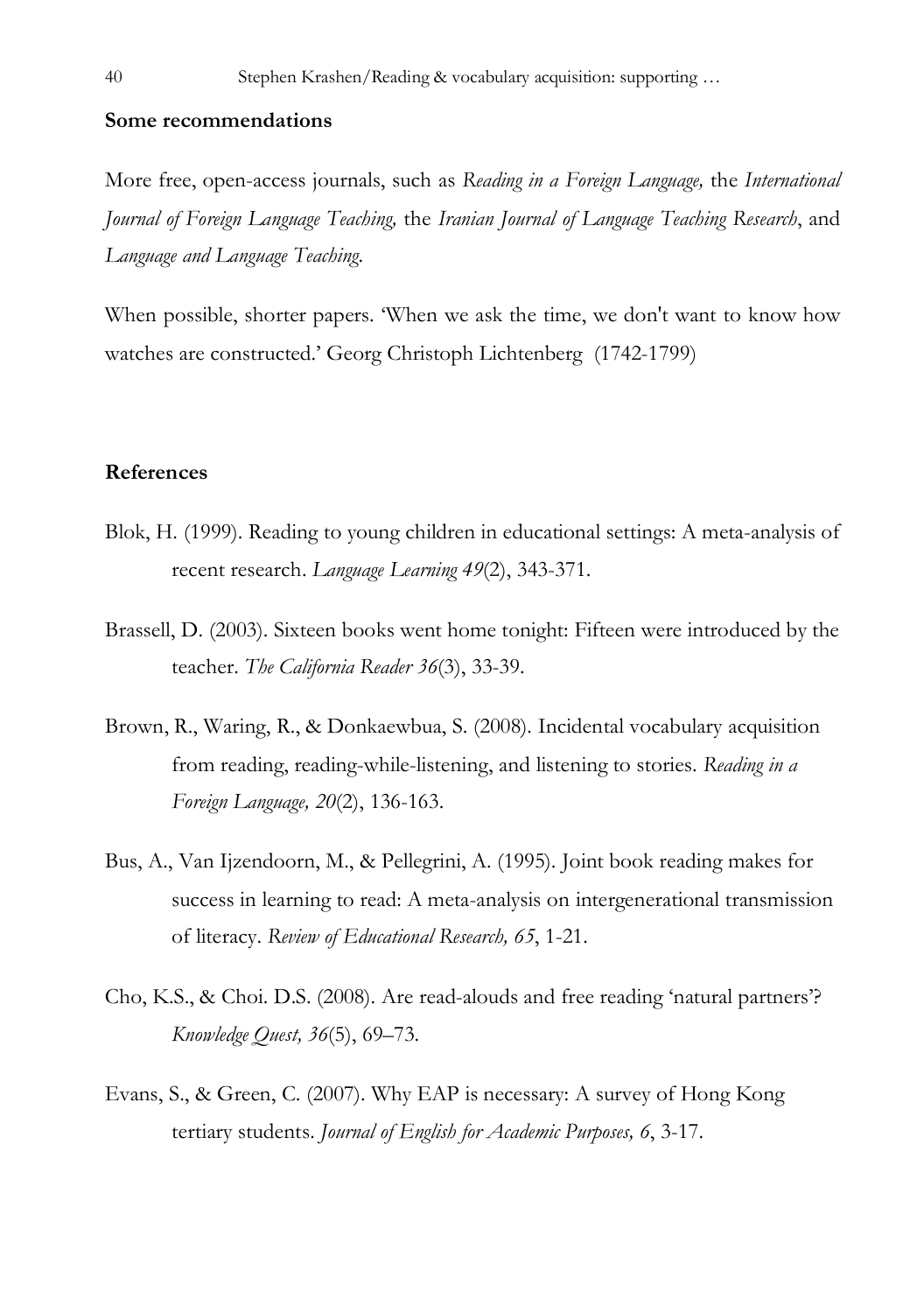- Hyland, K. (1996). 'I don't quite follow': Making sense of a modifier. *Language Awareness 5*(2), 91-109.
- Hyland, K. (2000). Hedges, boosters and lexical invisibility: Noticing modifiers in academic texts. *Language Awareness 9*(4), 179-197.
- High P., LaGasse L., Becker S., Ahlgren, I., & Gardner, A. (2000). Literacy promotion in primary care pediatrics: Can we make a difference? *Pediatrics, 104,* 927–934.
- Hamilton, D. (1991). Research papers: Who's unvited now? *Science, 251,* 25.
- Hsieh, M.Y., Wang, F.Y., & Lee, S.Y. (2011). A corpus-based analysis comparing vocabulary input from storybooks and textbooks. *International Journal of Foreign Language Teaching, 6*(1), 25-33.
- Krashen, S. (2004). *The power of reading.* Portsmouth: Heinemann and Westport: Libraries Unlimited.
- Krashen, S. (2011). Reach out and read (aloud). *Language Magazine, 10*(12), 17-19.
- Lawrence, J. (2009). Summer reading: Predicting adolescent word learning from aptitude, time spent reading, and text type. *Reading Psychology, 30*, 445-465.
- Lee, S.Y. (2007). Revelations from three consecutive studies on extensive reading. *RELC Journal,* 38(2), 150-170.
- Lee, S.Y., & Hsu, Y.Y. (2009). A three-year longitudinal study of in-class sustained silent reading with Taiwanese vocabulary college students. *Indonesian Journal of English Language Teaching*, *5*(1), 15-29.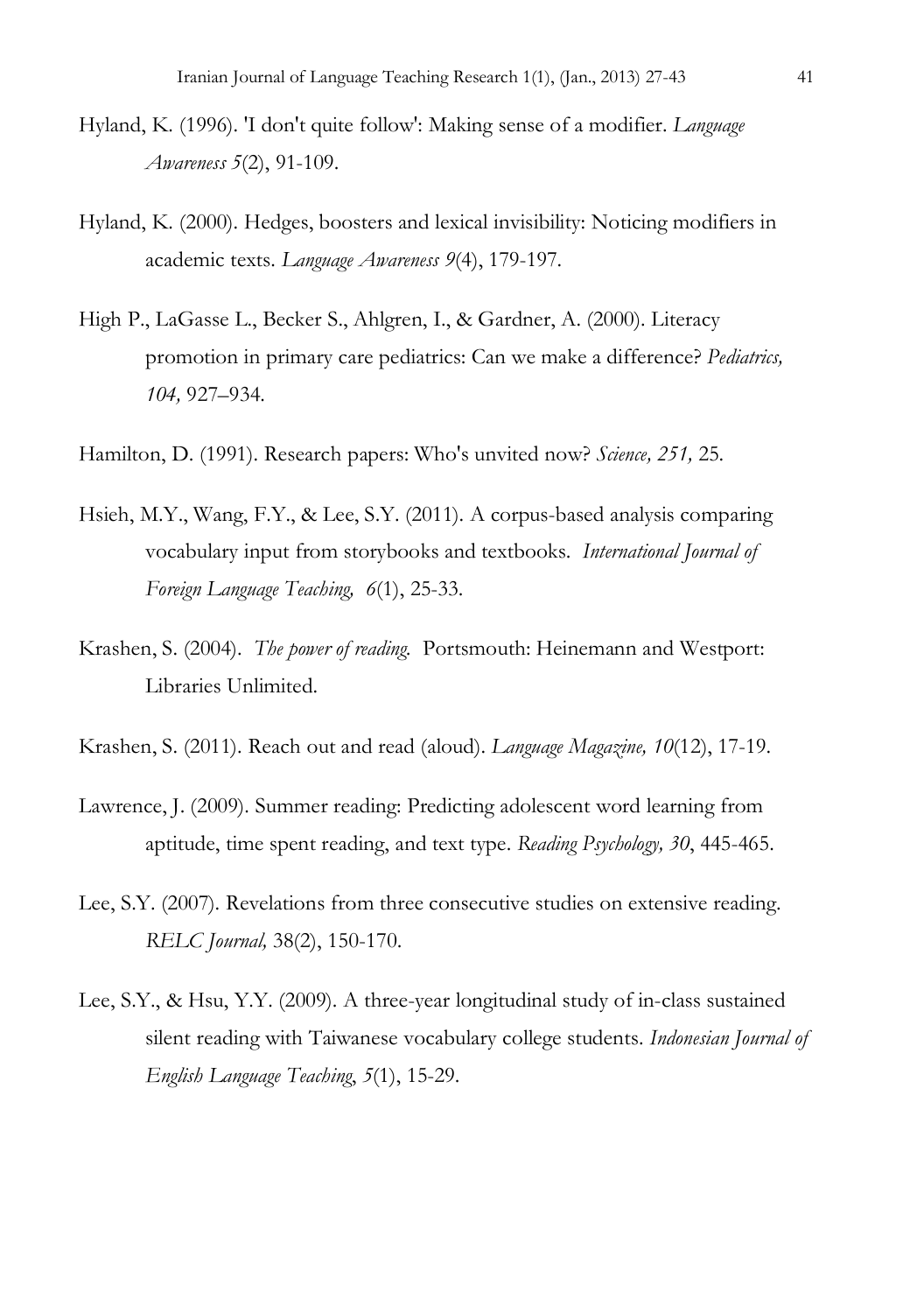- Marulis, L., & Neuman, S. (2010). The effects of vocabulary intervention on young children's word learning: A meta-analysis*. Review of Educational Research 30*(3), 300-315.
- Mason, B., & Krashen, S. (2004). Is form-focused vocabulary instruction worth while? *RELC Journal 35*(2), 179-185.
- Medina, T., Snedeker, J., Trueswell, J., & Gleitman, L. (2011). How words can and cannot be learned by observation*. Proceedings of the National Academy of Science. 108*(22), 9014-9019.
- Mendelsohn, A., Mogiler, L., Dreyer, B., Forman, J., Weinstein, S., Broderick, M., Cheng, K., Magloire, T., Moore, T., & Napier, C. (2001). The impact of a clinic-based literacy intervention on language development in inner-city preschool children. *Pediatrics, 107*(1), 130–134.
- Mol, S., & Bus, A. (2011). To read or not to read: A meta-analysis of print exposure from infancy to early adulthood. *Psychological Bulletin, 137*(2), 267-296.
- Nagy, W., Anderson, A., & Herman, P. (1987). Learning word meanings from context during normal reading. *American Educational Research Journal, 24*, 237- 270.
- Nagy, W., & Herman, P. (1987). Breadth and depth of vocabulary knowledge: Implications for acquisition and instruction. In M. McKeown, M. Curtiss, & M. Hillsdale (Eds.), *The nature of vocabulary acquisition* (pp. 19-35). NJ: Erbaum.
- Nagy, W., Herman, P., & Anderson, R. (1985). Learning words from context. *Reading Research Quarterly 17*, 233-255.
- Nation, P. (2006). How large a vocabulary is needed for listening and reading? *Canadian Modern Language Review, 63*(1), 59-82.